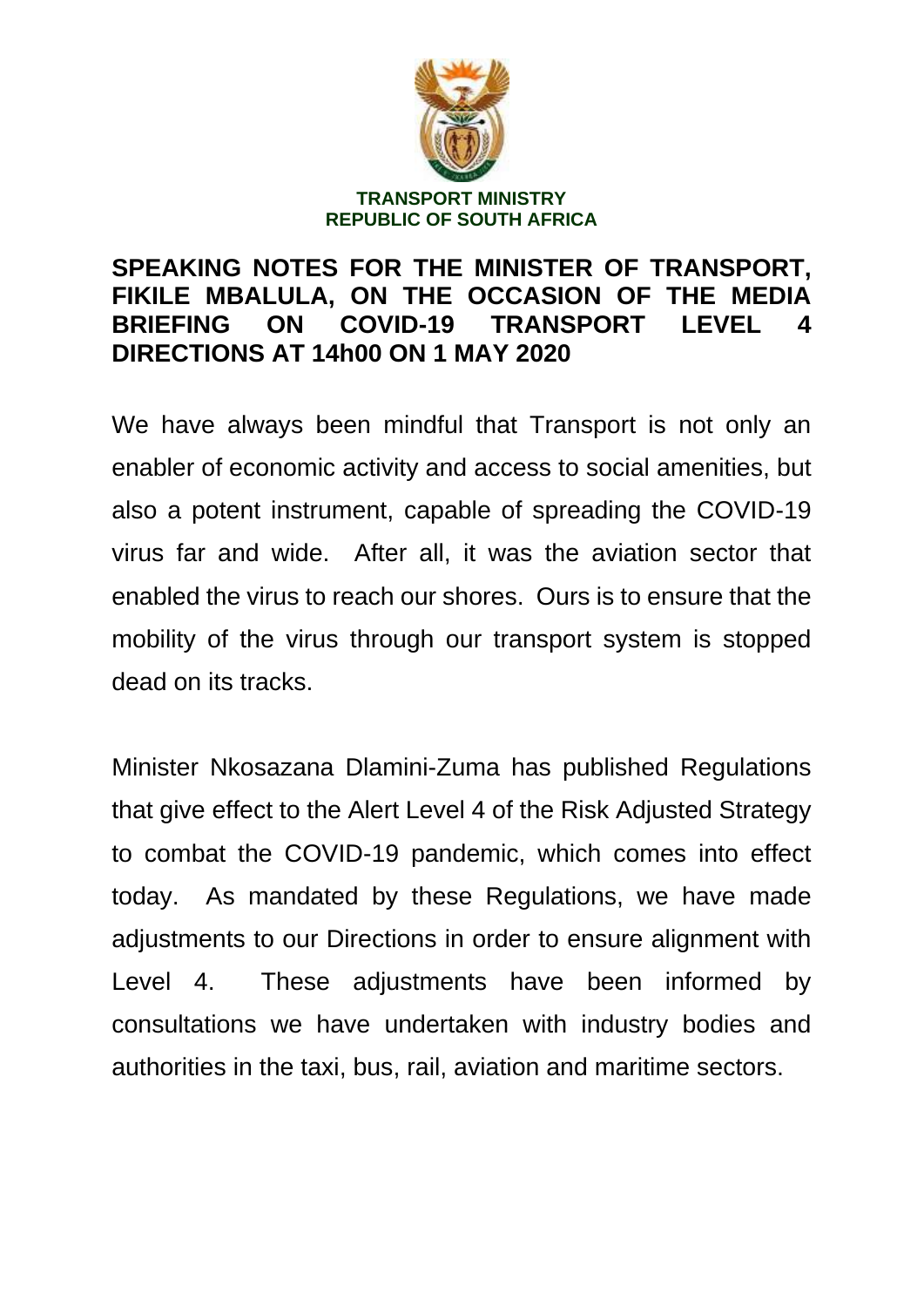Our mandate as a sector is that of a catalyst, which enables mobility in the economy and social setting. However, we are enjoined to execute this mandate responsibly and in a manner that ensures that the preservation of human life remains sacrosanct.

The hard choices we have to make as a nation are premised on the centrality of the right to life and our singular commitment to uphold this right, above all else. Not everyone will be happy with these choices. Some of which will be hard and will change our way of life. However, we must never forget the reason we make these difficult choices in the first place. To preserve human life.

We are equally duty bound to ensure that ours is not a sector that will enable the rampant spread of the virus. The measures that we put in place, and continue to revise from time to time, are meant to mitigate against this spread through various transport modes.

Today, we announce the Directions that will enable the shift to Level 4, insofar as transport operations are concerned.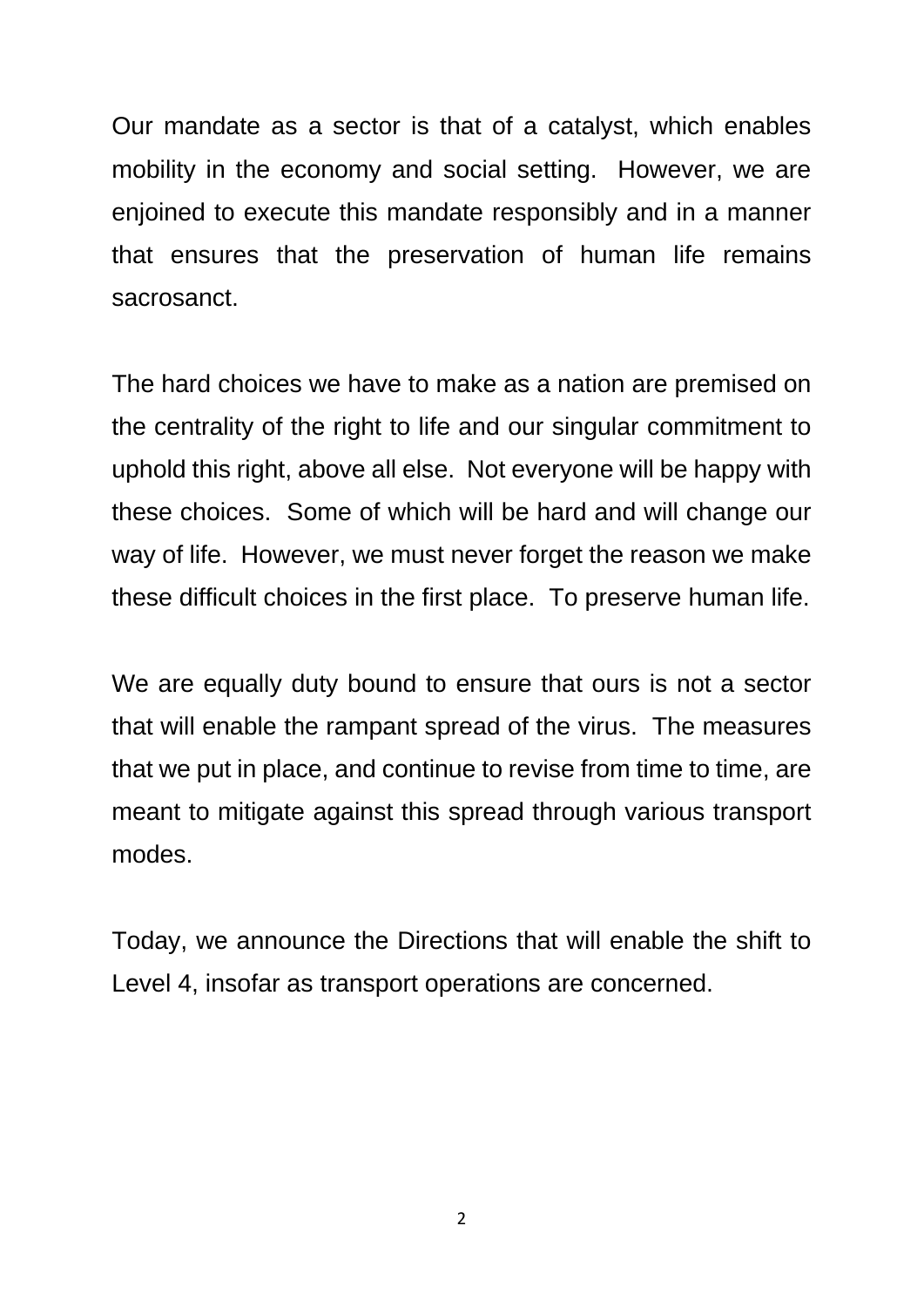#### **MARITIME**

In respect of maritime transport, there will be no changes to the Directions regulating the movement of ships. The ban on passenger vessels and cruise liners remains in place, and only vessels bringing in cargo are allowed to call on our ports.

However, we will allow the movement of cargo from our seaports to either warehouses or final destinations as provided for in the current rules.

#### **AVIATION**

The ban on both domestic and international passenger flights remains in place. However, as is already the case, we will continue to allow repatriation flights either bringing back South Africans stranded in foreign countries or transporting foreign nationals to their home countries. The current approval procedures to permit departure or landing of such flights remains unchanged.

The easing of the lockdown to Level 4 means increased economic activity in sectors that are permitted to resume operations.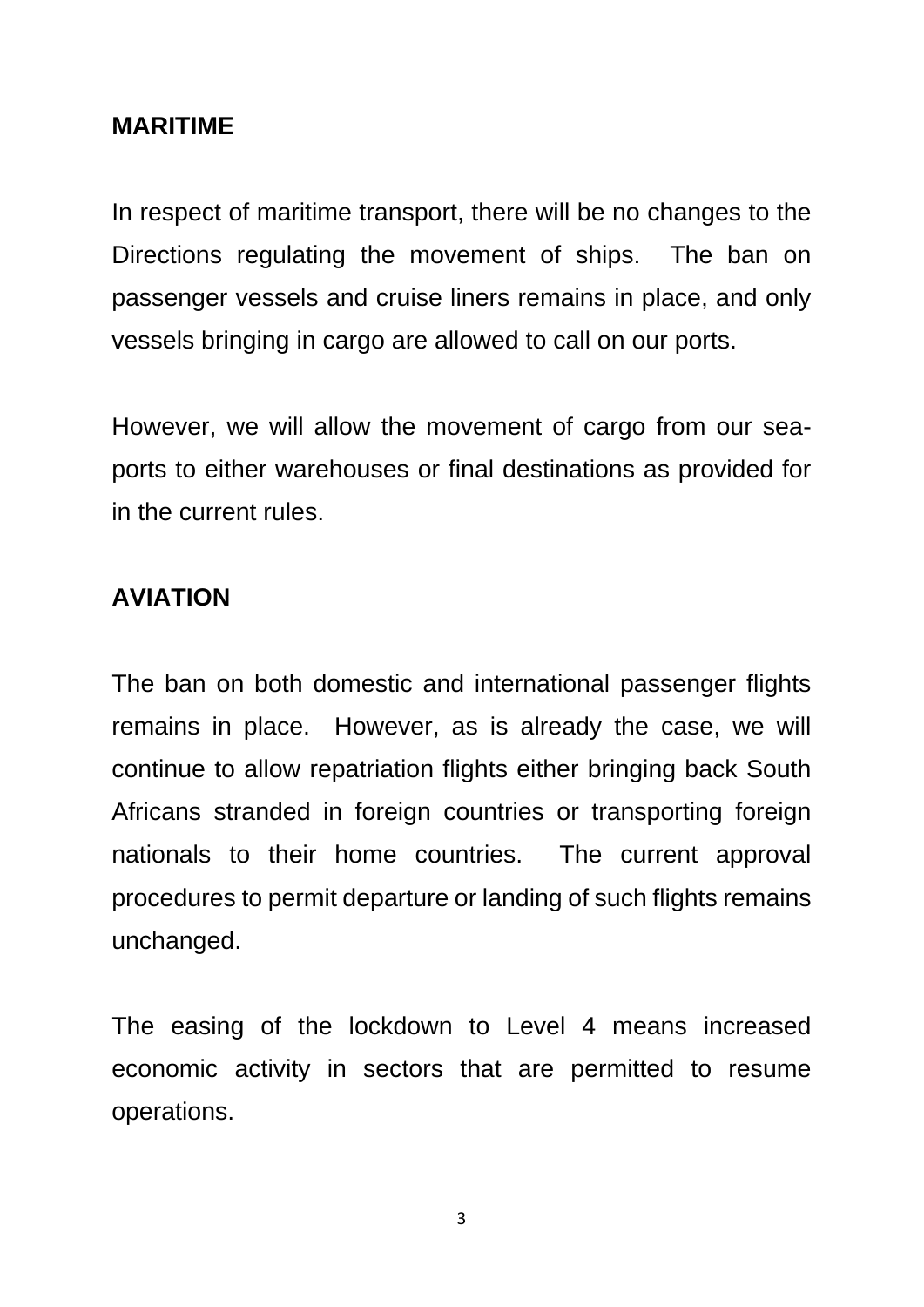Due consideration will be given to the mining and agricultural sector to allow limited movement of aircrafts, either to transport essential workers by chartered aircrafts or to spray pesticides on crops. All these movements will be subject to approval and permits will be issued on a case by case basis.

No scheduled domestic flights will be permitted in Level 4. This is determined by the Risk Adjusted Strategy, which guides the easing of restrictions. Once the alert level moves to Level 3, limited movement of scheduled domestic flights will be allowed. It is only when the country's alert level reaches Level 2, that we will fully open our airspace and allow movement of both domestic and international flights.

#### **RAIL**

With the gradual resumption of economic activity in certain sectors and permitted movement of freight, we will allow the full resumption of freight rail.

Commuter rail will resume operations gradually on an incremental basis, based on the detailed plans submitted by the passenger rail operators. Limited services with strict measures to ensure social distancing and other mitigation measures, will be introduced.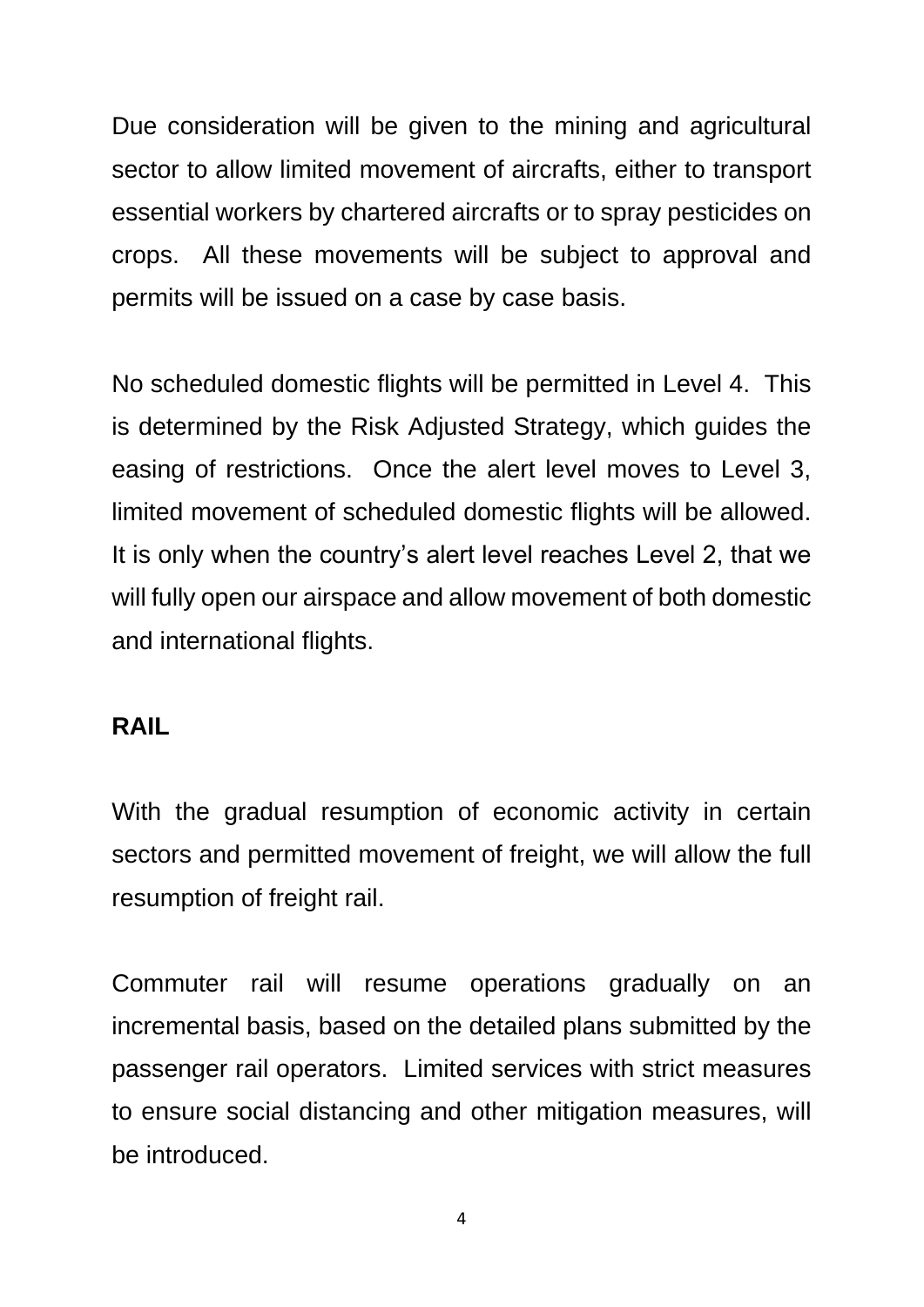## **Gautrain**

Gautrain operations will be gradually re-introduced in all railbased services, covering 8 of their 9 stations. There will be no airport service.

An appropriate load factor will be applied by all operators based on their seating and standing arrangements according to 50% standard coach occupancy.

Gautrain will mark out areas of the station to demarcate where to stand and queue appropriately, based on one passenger per square metre.

The Gautrain seating arrangement will consist alternate seats to allow regulated spacing and control based on average one passenger per square metre.

Operating staff in completion of service, will operate from 5h00 to 12h00 and 15h00 with an appropriate peak hour service. The last trains will depart at 18h00 to clear the system by 19h00.

To allow for travelling of operating staff and completion of service, the Gautrain will operate from 05h00 to 12h00 and 15h00 to 20h00 with an appropriate peak hour service.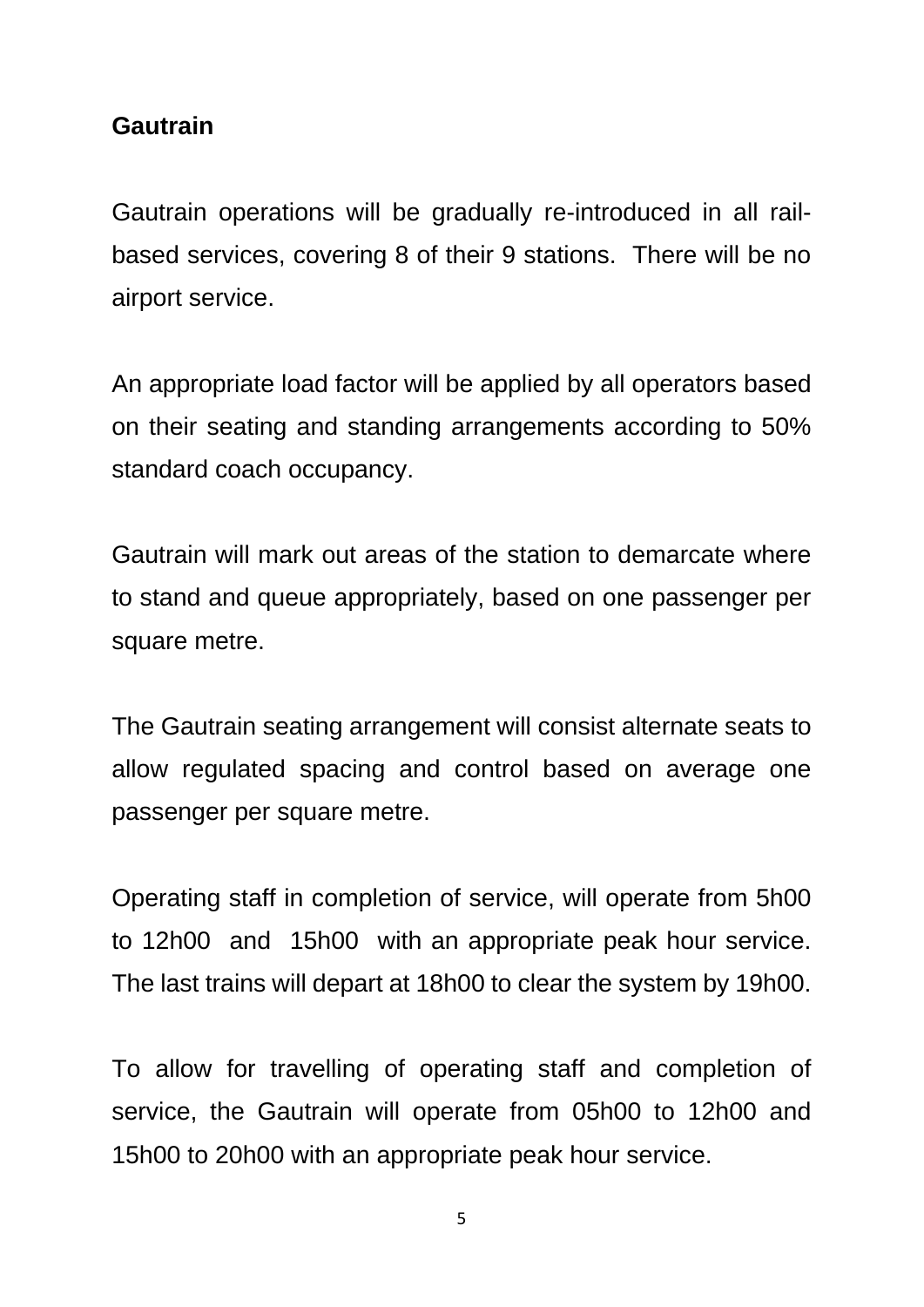Maintenance staff will be permitted to move in and around the system during curfew-hours (22h00pm – 04h00). Maintenance vehicles will only be permitted to move around the system in these hours only.

#### **PRASA**

PRASA will similarly adopt a gradual re-introduction of its services based on its capacity to manage crowds, implement effective social distancing and implement other mitigation measures that include cleaning and disinfection of surfaces, trains and stations.

PRASA will undertake the compulsory testing of the rolling stock during the Level 4 period and only resume with a limited service once the National Coronavirus Command Council declares the risk-adjustment to Level 3, with the return of the Pienaarspoort line in Tshwane and the Southern line in Cape Town.

There will be no immediate resumption of Metrorail commuter services until we have satisfied ourselves that the risk of transmission is manageable on a corridor by corridor basis.

Long distance trains are still prohibited in Level 4.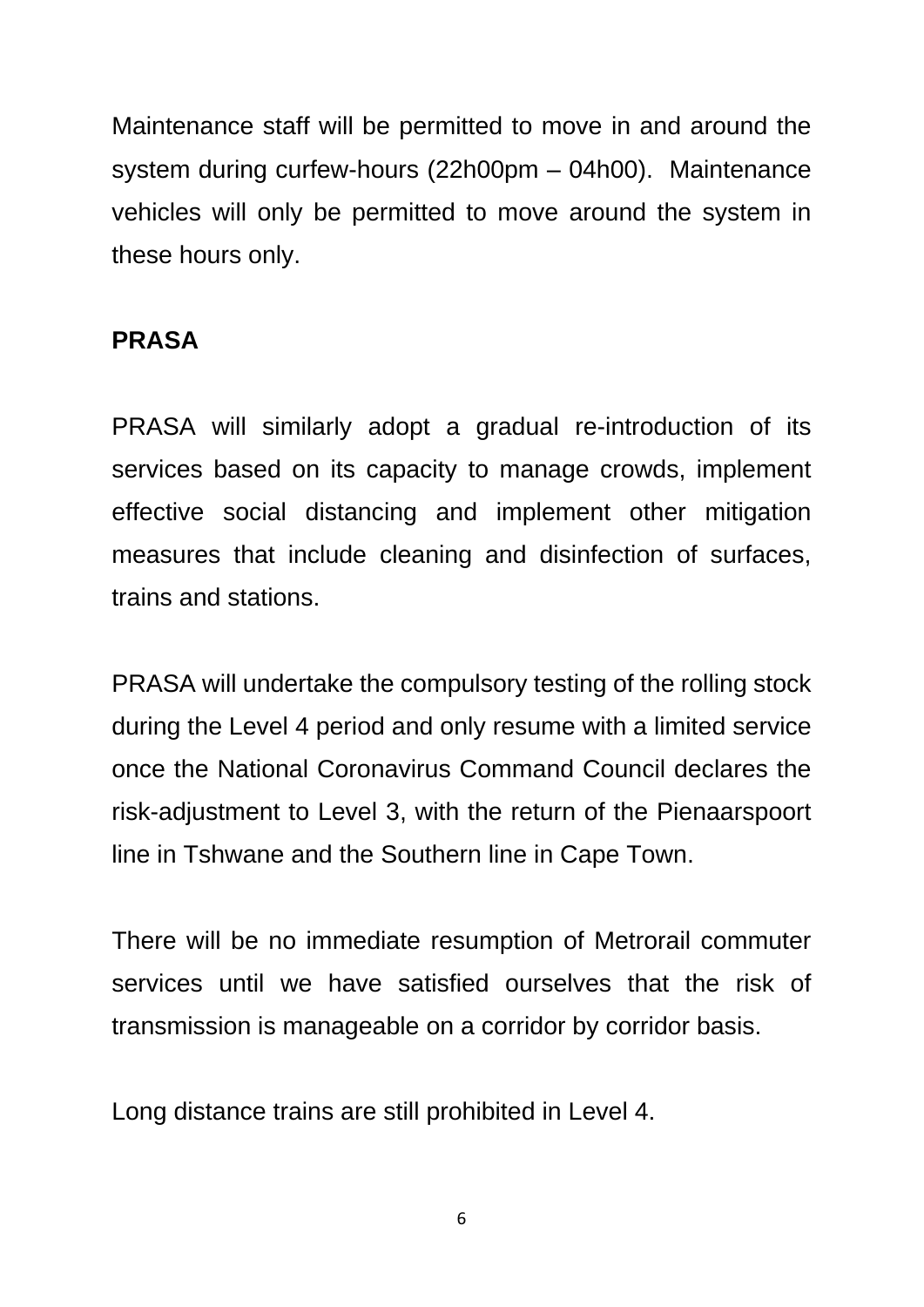# **ROAD-BASED TRANSPORT Cross-Border Road Transport**

Cross-Border road passenger movement remains prohibited. Only essential cargo will be allowed to move across our land borders. The definition of essential cargo has been broadened in the Level 4 Regulations published on 29 April 2020. The SADC Protocol on COVID-19 is applicable. It also details the goods that should to be allowed by member states to move across land borders.

# **Public Transport**

With the country moving to Level 4 and more people returning to work, we have revised the operating hours for all road-based public transport modes.

All road-based public transport services are permitted to operate from 05h00 until 19h00, with a grace period of 1 hour in the afternoon to complete their trips and drop off passengers. This includes minibus-taxis, buses, metered taxis, e-hailing services, charter and shuttle services.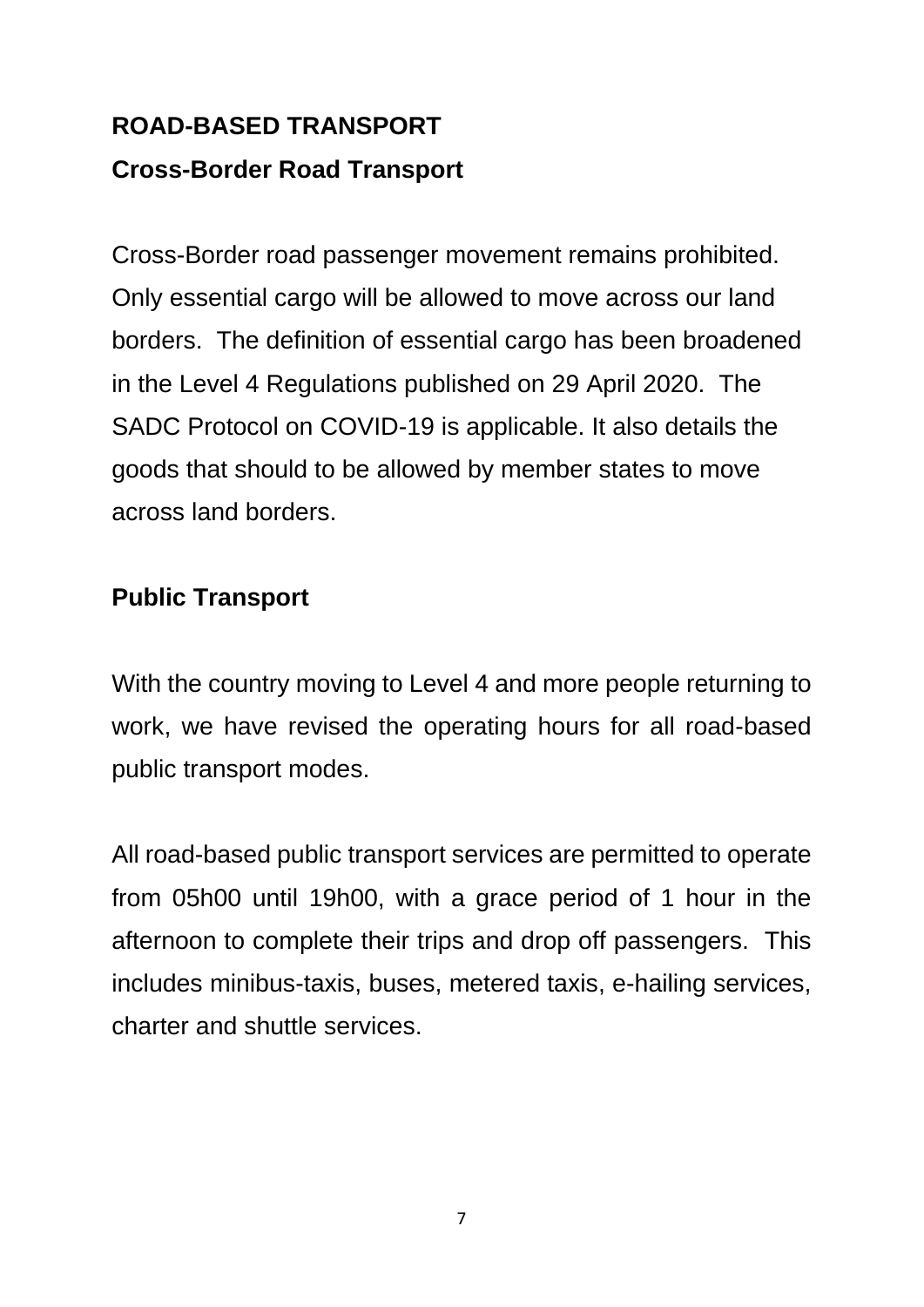No public transport is allowed on the road between 20h00 and 05h00. Sanitisation principles currently applicable to public transport vehicles and facilities remain.

No person is allowed to use of public transport who is not wearing a face mask. We call on the pubic to ensure strict adherence to this requirement by obtaining their own face masks in line with the guidance given by Minister Dlamini-Zuma. While government may provide limited assistance in ensuring availability of masks, the onus rests on each individual to ensure that they do not leave home without a mask.

#### **Minibus-Taxis**

Loading capacity for minibus-taxis remains at 70% of licensed passengers, with social distancing and other mitigating measures remaining in place.

#### **eHailing and Metered Taxis**

Loading capacity for metered taxis and e-hailing services remains at 50%. A 5-seater vehicle is permitted to carry a maximum of 2 passengers and a driver.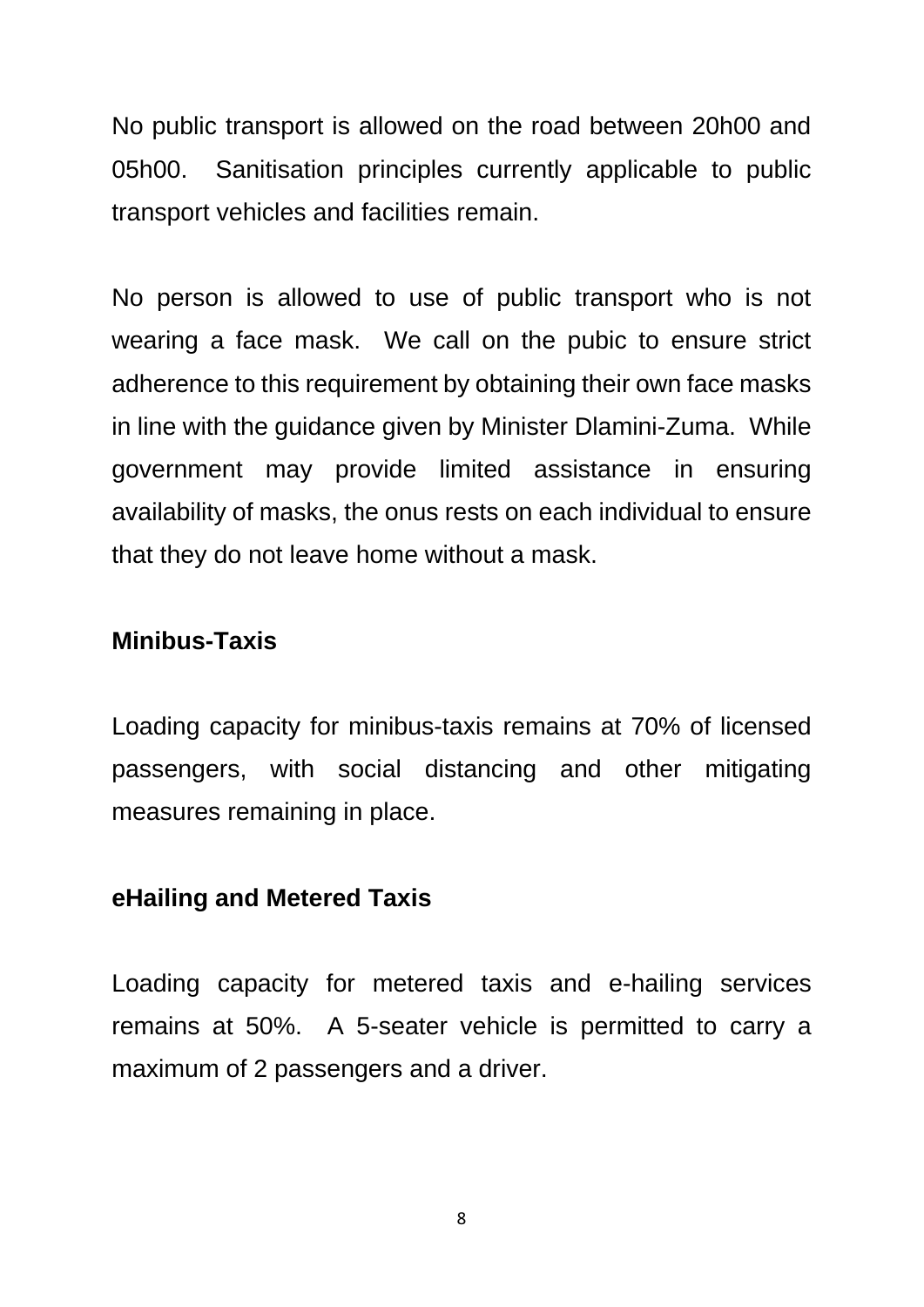#### **Buses**

Buses will be allowed to transport 70% passengers of their licensed loading capacity, with requisite social distancing, wearing of masks by all passenger and other mitigating measures.

# **Shuttle and Chauffeur Services**

Shuttle and Chauffeur services will be subject to the same rules as other road-based public transport modes. Both the Shuttle and Chauffeur services will only be permitted for transportation of people undertaking essential work and those economic sectors allowed to return back to work under level 4. Loading capacity of 50% is equally applicable to these services.

## **Charter Services**

Charter services will be subject to the same rules as other roadbased public transport modes. This service is only be permitted for transportation of people undertaking essential work. Loading capacity of 50% is equally applicable to these services.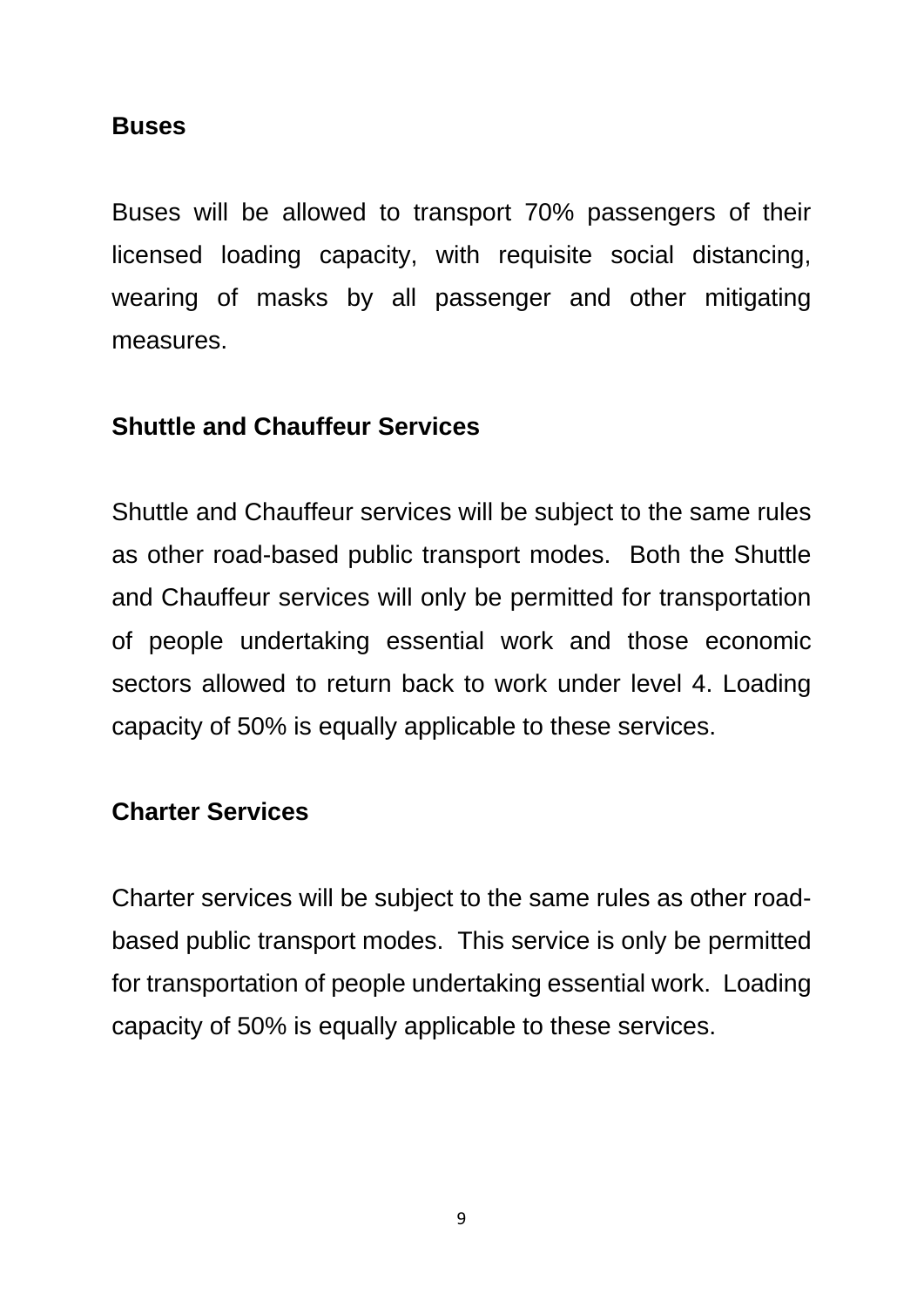A number of companies, particularly in the mining sector, work 3 shifts, resulting in employees finishing work outside the permitted public transport operating hours.

These companies may make use of charter services. Operators of vehicles undertaking this service must be identifiable as such for purposes of law enforcement.

## **Delivery Services**

Delivery Services such as Uber Eats, Mr Delivery and any other similar service are permitted to operate between 09h00 and 19h00 only for delivery of food.

# **Courier Services**

Courier Services are permitted to operate in the delivery of any goods permitted for sale in the Level 4 Regulations.

It should however be noted that the wholesale sector has been allowed to return back to service and amongst the sub-sectors allowed to trade is the e-Commerce that includes on-line shopping for items such as personal ICT equipment and other goods. This sector is reliant on the Courier services to deliver its goods to customers at their homes.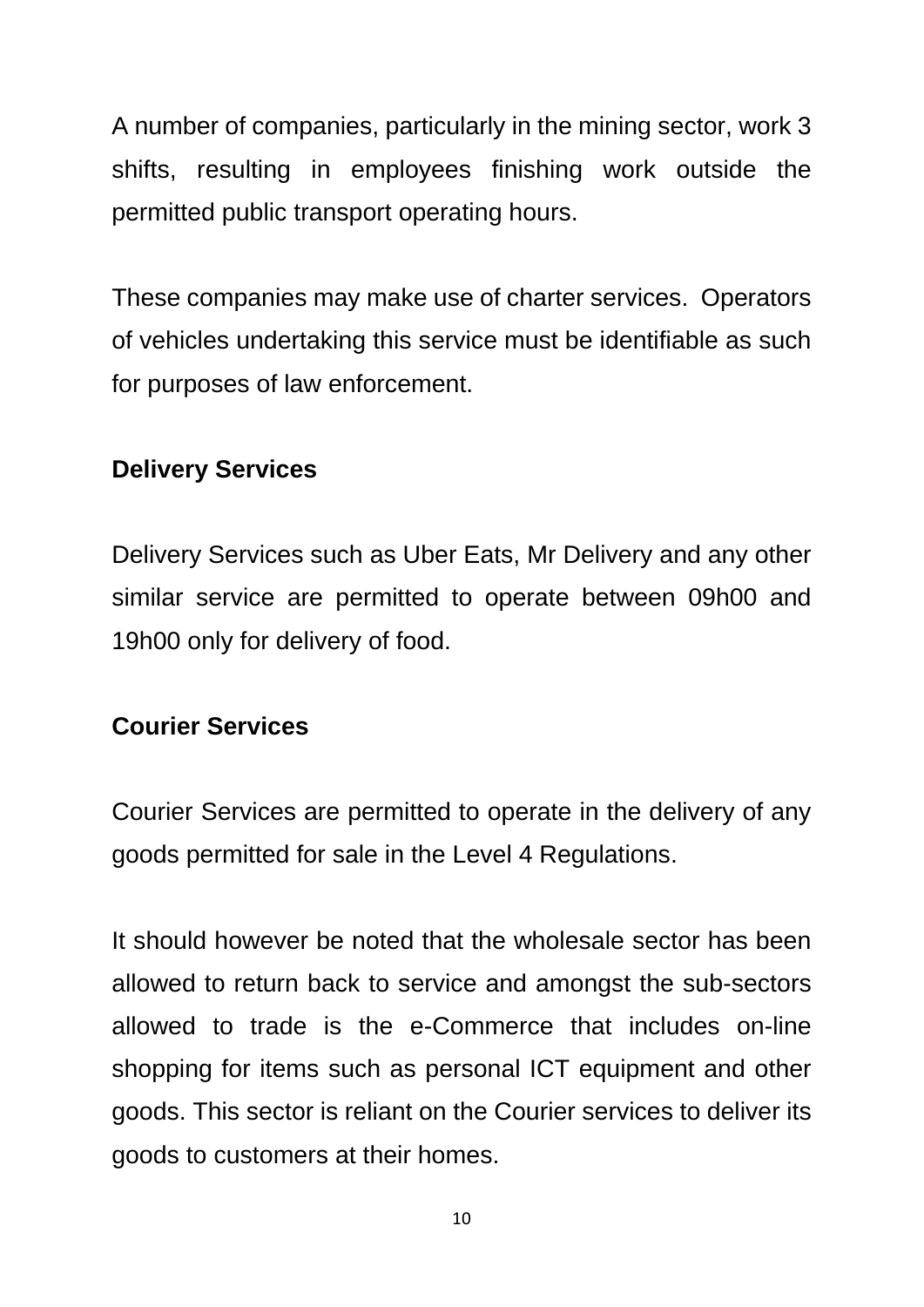#### **Travel Between Provinces, Metros and Districts**

Travel between Provinces, Metropolitan areas and Districts is prohibited, with concessions made for workers who have to commute to and from work on a daily basis, attendance of funerals and transportation of mortal remains.

The Minister of COGTA has published Regulations allowing a once-off special dispensation for persons who were not at their places of residence before the lockdown period and who could not travel between Provinces, Metropolitan and District areas during the lockdown, to return to their homes. Those people are now permitted to travel between 1 May 2020 and 7 May 2020 in line with the COGTA Regulations.

Long distance bus and taxi operators are allowed to undertake long distance travel during this window period. Full compliance with the 70% passenger capacity, wearing of masks by all passengers and sanitisation of vehicles at the completion of each journey is a mandatory requirement.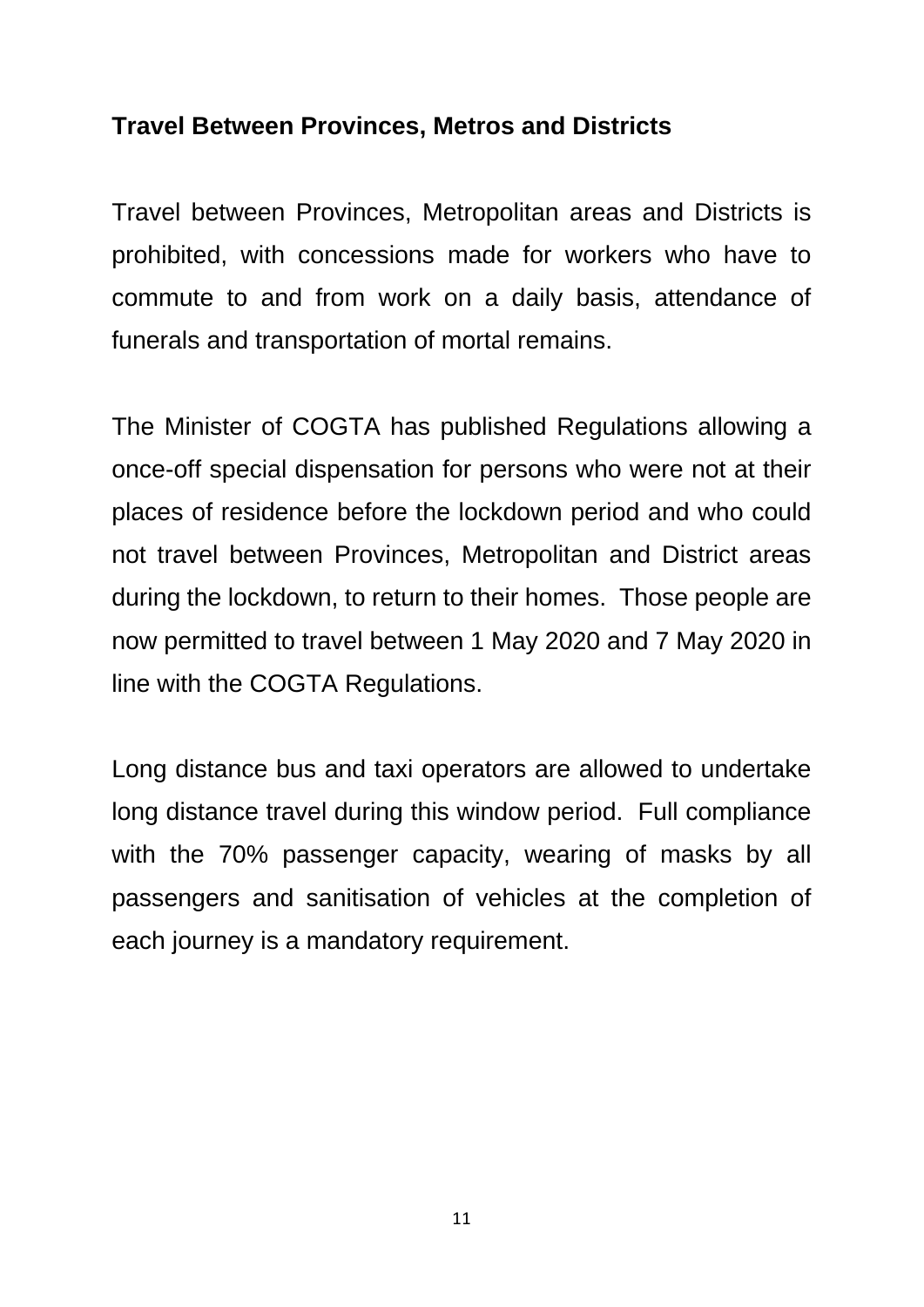# **Driving Schools**

Driving schools will be permitted to resume their activities subject to effective social distancing and sanitizing measures. Both the instructor and the learner must wear face masks at all times.

#### **Vehicle Services**

Servicing of vehicles of personnel performing emergency services is permitted under Level 4. This also includes the importation of spares for service purposes and for manufacturing. Emergency spares are also allowed to be on sale.

Repairs and fitments to vehicles utilized for emergency and essential services is permitted.

## **Emergency Services & Roadside Assistance**

The Emergency services and roadside services for all is allowed. This also includes towing services and support with breakdown of vehicles.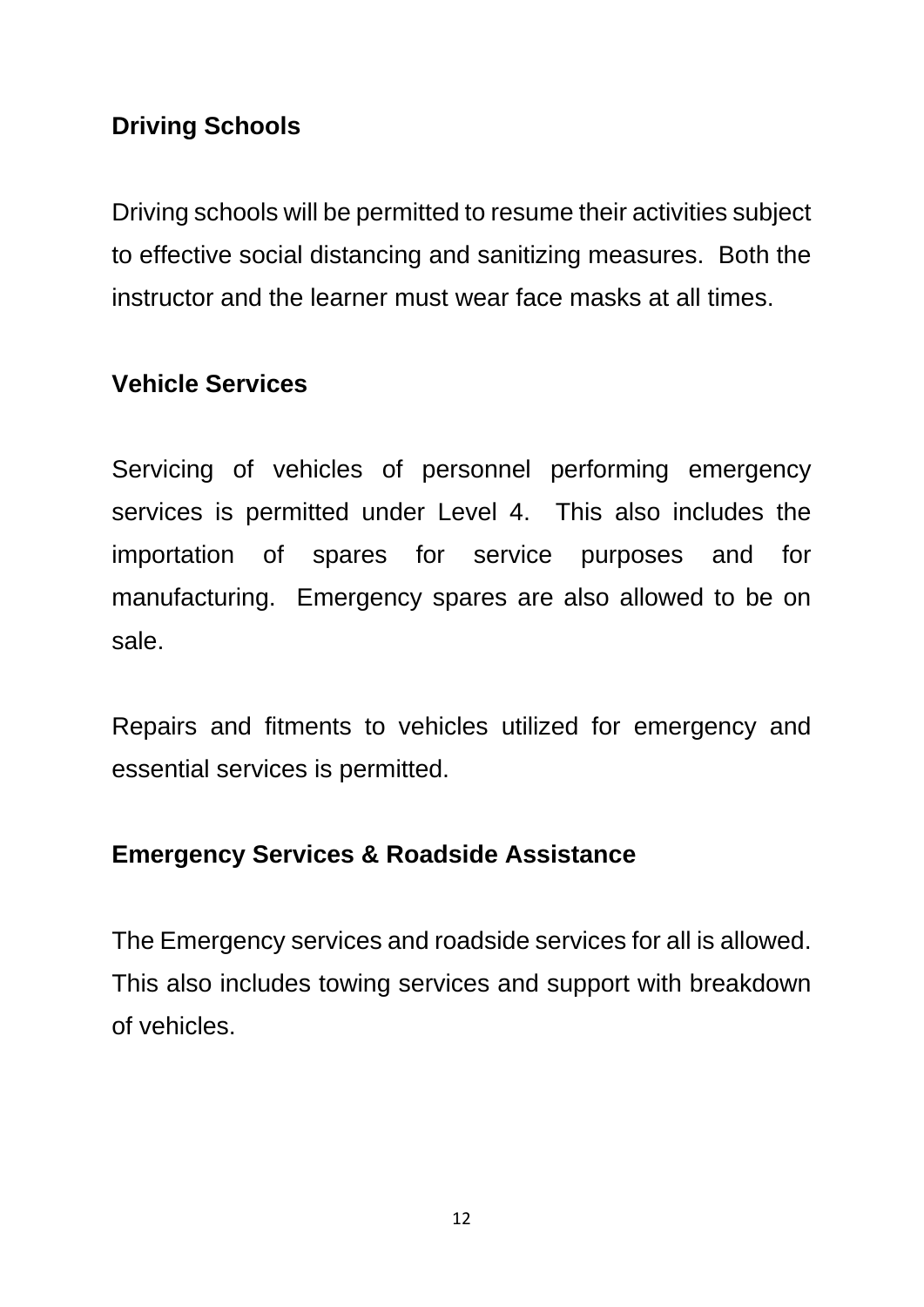# **Drivers' Licence Testing Centres and Vehicle Testing Centres**

Drivers' Licence Testing Centres and Vehicle Testing Centres will gradually re-open for essential service workers to renew their drivers' and vehicle licenses.

The opening of the Driver's Licence Testing Centres (DLTCs) will be staggered once inspection and verification of the state of readiness is done on all of them. The Metro based DLTCs will be opened first from 1 June 2020.

We will issue Directions to limit the daily numbers of people that can be attended to, while restricting bookings to online platforms.

Going forward, we are committed to redesign business models, make greater use of artificial intelligence, digital channels, telecommuting, redesign transport and logistic norms and practices, sanitizing, social distancing, introduce new social norms and practices on masks, gloves, PPEs, transparent screens, as well as human contact (that is no handshakes, no hugging, no pecking/kissing, and ensure minimal contact).

These practices and measures will define the new normal and a new way of doing things for generations to come.